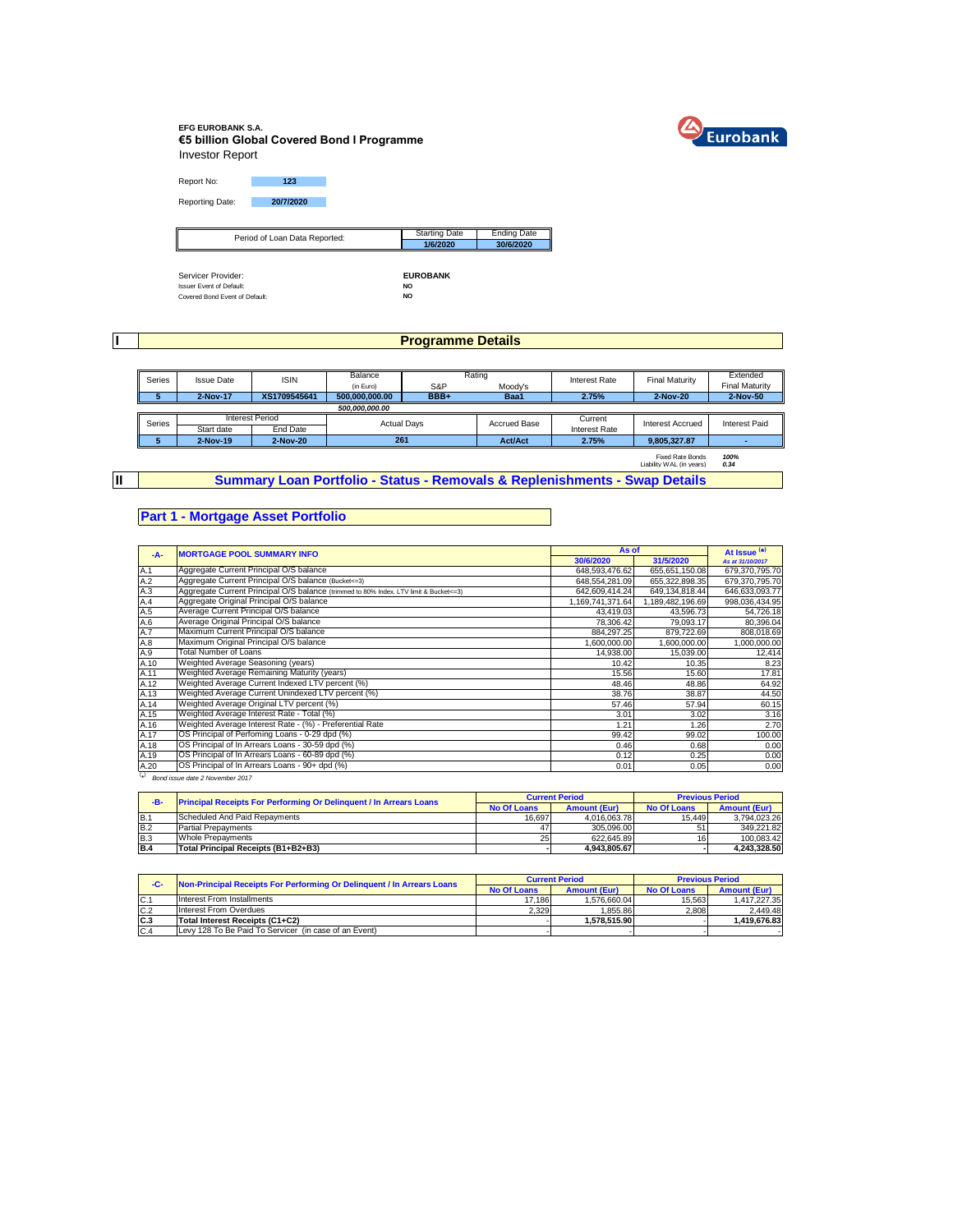# **Part 2 - Portfolio Status**

|     | <b>Portfolio Status</b><br>-A-                |                    | As of 30/6/2020     | <b>As at Previous Period</b> |                     |
|-----|-----------------------------------------------|--------------------|---------------------|------------------------------|---------------------|
|     |                                               | <b>No Of Loans</b> | <b>Amount (Eur)</b> | <b>No Of Loans</b>           | <b>Amount (Eur)</b> |
| A.1 | Performing Loans                              | 14.848             | 644.827.260.50      | 14.906                       | 649.255.640.57      |
| A.2 | Delinguent/In Arrears Loans 30 Day To 89 Days | 89                 | 3.727.020.59        | 127                          | 6.067.257.78        |
| A.3 | Totals (A1+ A2)                               | 14.937             | 648.554.281.09      | 15.033                       | 655.322.898.35      |
| A.4 | In Arrears Loans 90 Days To 360 Days          |                    | 39.195.53           |                              | 328.251.73          |
| A.5 | Denounced Loans                               |                    | 0.00                |                              | 0.00                |
| A.6 | Totals (A4+ A5)                               |                    | 39.195.53           |                              | 328.251.73          |

|            | -B-<br><b>Breakdown of In Arrears Loans Number Of Days Past Due</b> |                    | As of 30/6/2020     | <b>As at Previous Period</b> |                     |
|------------|---------------------------------------------------------------------|--------------------|---------------------|------------------------------|---------------------|
|            |                                                                     | <b>No Of Loans</b> | <b>Amount (Eur)</b> | <b>No Of Loans</b>           | <b>Amount (Eur)</b> |
| IB.        | $30$ Days < Installment <= 59 Days                                  |                    | 2.980.830.29        | 94                           | 4.441.524.83        |
| <b>B.2</b> | $60$ Davs < Installment <= 89 Davs                                  |                    | 746.190.30          | 33                           | 1.625.732.95        |
| <b>B.3</b> | Total (B1+B2=A2)                                                    | 89                 | 3.727.020.59        | 127                          | 6.067.257.78        |
| <b>B.4</b> | 90 Days < Installment <= 119 Days                                   |                    | 39.195.53           |                              | 328.251.73          |
| <b>B.5</b> | 120 Days < Installment <= 360 Days                                  |                    | 0.00                |                              | 0.00                |
| <b>B.6</b> | Total (B4+B5=A4)                                                    |                    | 39.195.53           |                              | 328.251.73          |

## **Part 3 - Replenished Loans - Removed Loans**

| $-A-$ | <b>Loan Amounts During The Period</b> | Replenishment<br>Loans | <b>Removed</b><br>Loans |
|-------|---------------------------------------|------------------------|-------------------------|
| A.1   | Total Outstanding Balance             | 0.00                   | 2.497.202.55            |
| A.2   | Number of Loans                       |                        | 50                      |

| lш | <b>Statutory Tests</b>                                                                                                                                                                                                                                                                                              |                                                              | as of 30/6/2020 |  |
|----|---------------------------------------------------------------------------------------------------------------------------------------------------------------------------------------------------------------------------------------------------------------------------------------------------------------------|--------------------------------------------------------------|-----------------|--|
|    | <b>Outstanding Bonds Principal</b><br>Outstanding Accrued Interest on Bonds <sup>1</sup><br><b>Total Bonds Amount</b>                                                                                                                                                                                               | 500.000.000.00<br>9,091,530.05<br>509,091,530.05             |                 |  |
|    | Current Outstanding Balance of Loans                                                                                                                                                                                                                                                                                | 648,593,476.62                                               |                 |  |
|    | A. Adjusted Outstanding Principal of Loans <sup>2</sup><br>B. Accrued Interest on Loans<br>C. Outstanding Principal & accrued Interest of Marketable Assets<br>D. Aggregate Amount standing to the Credit of Trans.Account - excl. Commingling Res.<br>Z. WAV CB maturity x OS principal amount x Neg. Carry Factor | 642,609,414.24<br>1,657,406.92<br>0.00<br>0.00<br>868,055.56 |                 |  |
|    | Nominal Value (A+B+C+D-Z)                                                                                                                                                                                                                                                                                           | 643,398,765.60                                               |                 |  |
|    | Bonds / Nominal Value Assets Percentage                                                                                                                                                                                                                                                                             | 636, 364, 412.57                                             |                 |  |
|    | <b>Nominal Value Test Result</b>                                                                                                                                                                                                                                                                                    |                                                              | Pass            |  |
|    | <b>Net Present Value Test</b>                                                                                                                                                                                                                                                                                       |                                                              | Pass            |  |
|    | Net Present Value<br>Net Present Value of Liabilities                                                                                                                                                                                                                                                               | 812.845.977.84<br>514,337,870.65                             |                 |  |
|    | Parallel shift +200bps of current interest rate curve<br>Net Present Value<br>Net Present Value of Liabilities                                                                                                                                                                                                      | 797.429.714.25<br>510.850.837.94                             | Pass            |  |
|    | Parallel shift -200bps of current interest rate curve<br>Net Present Value<br>Net Present Value of Liabilities                                                                                                                                                                                                      | 837.240.751.65<br>517,920,107.85                             | Pass            |  |
|    | <b>Interest Rate Coverage Test</b>                                                                                                                                                                                                                                                                                  |                                                              | Pass            |  |
|    | Interest expected to be received in respect of assets comprised in the Cover Pool during the 1st year<br>Interest due on all series of covered bonds during 1st year                                                                                                                                                | 16.313.092.63<br>13,750,000,00                               |                 |  |
|    | <b>Parameters</b>                                                                                                                                                                                                                                                                                                   |                                                              |                 |  |
|    | LTV Cap<br>Asset Percentage BoG                                                                                                                                                                                                                                                                                     | 80.00%<br>95.00%                                             |                 |  |
|    | Asset Percentage <sup>3</sup><br>Negative carry Margin                                                                                                                                                                                                                                                              | 80.00%<br>0.50%                                              |                 |  |
|    | Reserve Ledger <sup>4</sup><br>Opening Balance<br>Required Reserve Amount<br>Amount credited to the account to bring balance to Required Amount                                                                                                                                                                     | 13,750,000.00<br>13,750,000.00<br>0.00                       |                 |  |
|    | Available (Outstanding) Reserve Amount                                                                                                                                                                                                                                                                              | 13.750.000.00                                                |                 |  |

0.00

<sup>1</sup> Outstanding Accrued Interest on Bonds as at end date of data reporting period<br><sup>2</sup> The adjusted Outstanding Principal of Loans is the current Principle Balance adjusted to a maximum of the LTV cap of the indexed propert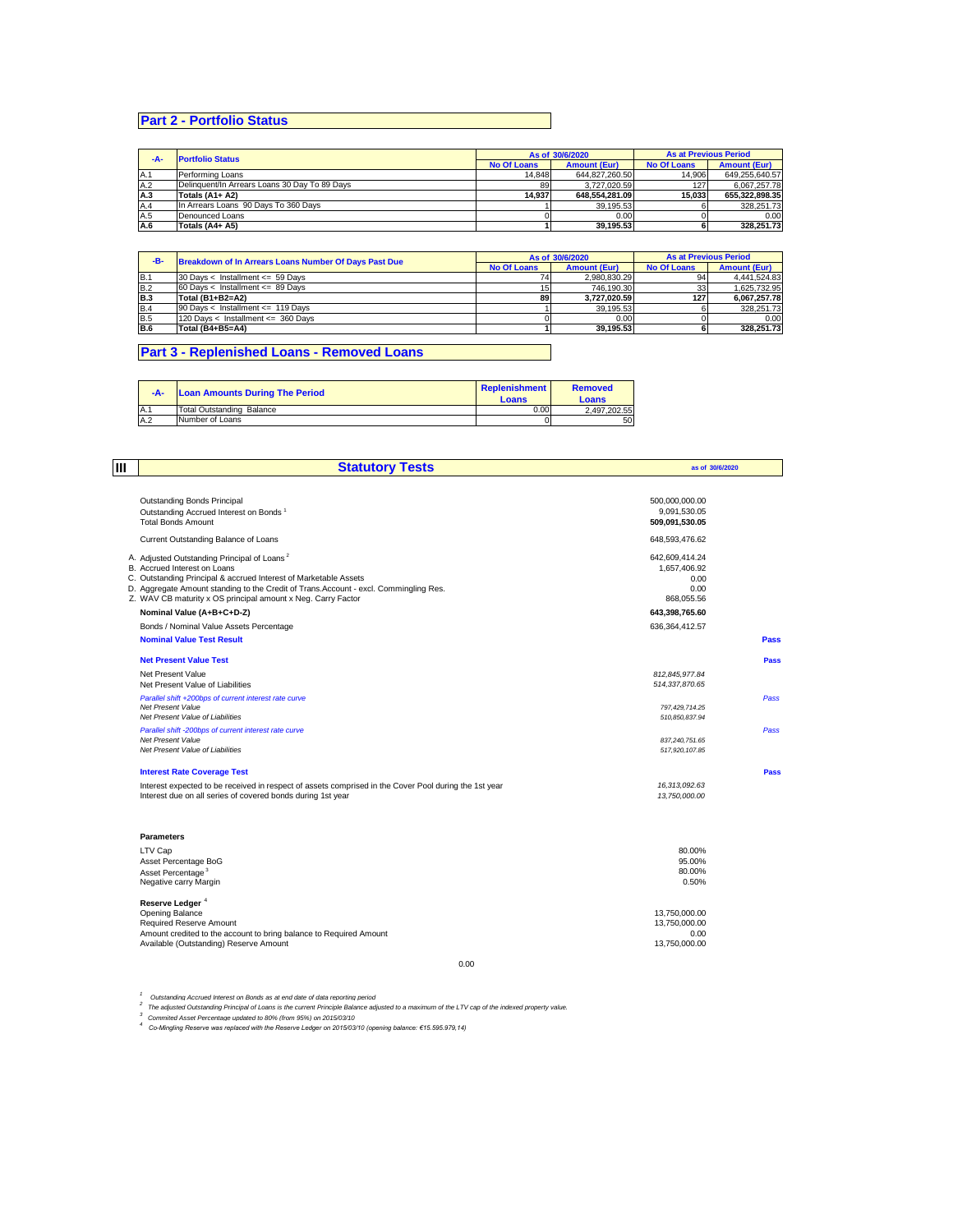**IV**

**Portfolio Stratifications**

|                                                     |                       | Portfolio Stratifications |                                     |                             |
|-----------------------------------------------------|-----------------------|---------------------------|-------------------------------------|-----------------------------|
| <b>ORIGINAL LOAN AMOUNT</b>                         |                       |                           |                                     |                             |
|                                                     | Num of loans          | % of loans                | <b>Disbursed Amount</b>             | % of Disbursed              |
| $0 - 37.500$                                        | 2,034                 | 13.62%                    | 58,637,508.45                       | 5.01%                       |
| 37.501 - 75.000                                     | 6,893                 | 46.14%                    | 387,828,477.17                      | 33.16%                      |
| 75.001 - 100.000<br>100.001 - 150.000               | 3,043<br>2,140        | 20.37%<br>14.33%          | 271,473,752.18<br>265, 175, 779.30  | 23.21%<br>22.67%            |
| 150.001 - 250.000                                   | 678                   | 4.54%                     | 127,867,632.99                      | 10.93%                      |
| 250.001 - 500.000                                   | 131                   | 0.88%                     | 43,565,956.25                       | 3.72%                       |
| $500.001 +$                                         | 19                    | 0.13%                     | 15, 192, 265. 30                    | 1.30%                       |
| <b>Grand Total</b>                                  | 14,938                | 100.00%                   | 1,169,741,371.64                    | 100.00%                     |
|                                                     |                       |                           |                                     |                             |
| <b>OUTSTANDING LOAN AMOUNT</b>                      |                       |                           |                                     |                             |
| $0 - 37.500$                                        | Num of Loans<br>8,171 | % of loans<br>54.70%      | OS_Principal                        | % of OS_Principal<br>25.90% |
| 37.501 - 75.000                                     | 4,713                 | 31.55%                    | 168,005,133.49<br>246,277,451.50    | 37.97%                      |
| 75.001 - 100.000                                    | 1,078                 | 7.22%                     | 92,297,724.24                       | 14.23%                      |
| 100.001 - 150.000                                   | 708                   | 4.74%                     | 84, 145, 218.02                     | 12.97%                      |
| 150.001 - 250.000                                   | 217                   | 1.45%                     | 39,677,371.47                       | 6.12%                       |
| 250.001 - 500.000                                   | 44                    | 0.29%                     | 13,562,507.09                       | 2.09%                       |
| $500.001 +$                                         | 7                     | 0.05%                     | 4,628,070.81                        | 0.71%                       |
| <b>Grand Total</b>                                  | 14,938                | 100.00%                   | 648,593,476.62                      | 100.00%                     |
| <b>ORIGINATION DATE</b>                             |                       |                           |                                     |                             |
|                                                     | Num of Loans          | % of loans                | OS_Principal                        | % of OS_Principal           |
| 1995-2004                                           | 2,717                 | 18.19%                    | 78,941,981.55                       | 12.17%                      |
| 2005                                                | 1,868                 | 12.51%                    | 60,878,909.92                       | 9.39%                       |
| 2006                                                | 1,816                 | 12.16%                    | 55,732,273.54                       | 8.59%                       |
| 2007                                                | 816                   | 5.46%                     | 29,668,470.38                       | 4.57%                       |
| 2008                                                | 474                   | 3.17%                     | 19,375,654.28                       | 2.99%                       |
| 2009                                                | 729                   | 4.88%                     | 37,466,062.58                       | 5.78%                       |
| 2010                                                | 1,592                 | 10.66%                    | 95,781,859.53                       | 14.77%                      |
| 2011<br>2012                                        | 1,583<br>705          | 10.60%<br>4.72%           | 85,699,687.89<br>35,447,307.13      | 13.21%<br>5.47%             |
| 2013                                                | 452                   | 3.03%                     | 23,216,172.05                       | 3.58%                       |
| 2014                                                | 383                   | 2.56%                     | 21,289,086.39                       | 3.28%                       |
| 2015                                                | 505                   | 3.38%                     | 27,283,764.13                       | 4.21%                       |
| 2016                                                | 510                   | 3.41%                     | 29,398,978.63                       | 4.53%                       |
| 2017                                                | 350                   | 2.34%                     | 21,857,802.23                       | 3.37%                       |
| 2018                                                | 257                   | 1.72%                     | 16,128,539.53                       | 2.49%                       |
| 2019                                                | 181                   | 1.21%                     | 10,426,926.86                       | 1.61%                       |
| <b>Grand Total</b>                                  | 14,938                | 100.00%                   | 648,593,476.62                      | 100.00%                     |
| <b>MATURITY DATE</b>                                |                       |                           |                                     |                             |
|                                                     | Num of Loans          | % of loans                | OS Principal                        | % of OS Principal           |
| 2016 - 2020                                         | 253                   | 1.69%                     | 731,423.32                          | 0.11%                       |
| 2021 - 2025                                         | 3,074                 | 20.58%                    | 49,411,391.27                       | 7.62%                       |
| 2026 - 2030                                         | 3,656                 | 24.47%                    | 124,688,034.02                      | 19.22%                      |
| 2031 - 2035<br>2036 - 2040                          | 3,330<br>2,358        | 22.29%                    | 160,222,858.54                      | 24.70%<br>22.05%            |
| 2041 - 2045                                         | 1,485                 | 15.79%<br>9.94%           | 142,988,146.09<br>111, 145, 321. 29 | 17.14%                      |
| $2046 +$                                            | 782                   | 5.23%                     | 59,406,302.09                       | 9.16%                       |
| <b>Grand Total</b>                                  | 14,938                | 100.00%                   | 648,593,476.62                      | 100.00%                     |
|                                                     |                       |                           |                                     |                             |
| <b>REMAIN. TIME TO MATURITY</b>                     |                       |                           |                                     |                             |
| $0 - 40$ months                                     | Num of Loans<br>1,804 | % of loans<br>12.08%      | OS Principal<br>16,114,638.01       | % of OS Principal<br>2.48%  |
| 40.01 - 60 months                                   | 1,088                 | 7.28%                     | 23,350,396.48                       | 3.60%                       |
| 60.01 - 90 months                                   | 1,695                 | 11.35%                    | 45,539,174.01                       | 7.02%                       |
| 90.01 - 120 months                                  | 1,649                 | 11.04%                    | 60,306,152.29                       | 9.30%                       |
| 120.01 - 150 months                                 | 2,092                 | 14.00%                    | 86,454,146.73                       | 13.33%                      |
| 150.01 - 180 months                                 | 1,323                 | 8.86%                     | 67,954,161.23                       | 10.48%                      |
| over 180 months<br><b>Grand Total</b>               | 5,287                 | 35.39%                    | <u>348,874,807.87</u>               | 53.79%                      |
|                                                     | 14,938                | 100.00%                   | 648,593,476.62                      | 100.00%                     |
| <b>INTEREST RATE - EURO DENOMINATED LOANS</b>       |                       |                           |                                     |                             |
|                                                     | Num of Loans          | % of loans                | OS Principal                        | % of OS Principal           |
| $0.00\% - 1.00\%$                                   | 160                   | 1.07%                     | 7,979,291.09                        | 1.23%                       |
| 1.01% - 2.00%                                       | 3,957                 | 26.49%                    | 148,701,580.50                      | 22.93%                      |
| 2.01% - 3.00%                                       | 4,049                 | 27.11%                    | 181,515,428.12                      | 27.99%                      |
| 3.01% - 4.00%<br>4.01% - 5.00%                      | 3,169<br>2,591        | 21.21%<br>17.35%          | 181,282,016.78<br>100,547,022.68    | 27.95%<br>15.50%            |
| 5.01% - 6.00%                                       | 778                   | 5.21%                     | 24,041,596.60                       | 3.71%                       |
| 6.01% - 7.00%                                       | 219                   | 1.47%                     | 4,265,035.75                        | 0.66%                       |
| $7.01% +$                                           | 15                    | 0.10%                     | 261,505.10                          | 0.04%                       |
| <b>Grand Total</b>                                  | 14,938                | 100.00%                   | 648,593,476.62                      | 100.00%                     |
|                                                     |                       |                           |                                     |                             |
| <b>CURRENT LTV Indexed (Euro by Daily F/X Rate)</b> | Num of Loans          | % of loans                | OS_Principal                        | % of OS_Principal           |
| $0.00\% - 20.00\%$                                  | 3,784                 | 25.33%                    | 62,844,819.50                       | 9.69%                       |
| 20.01% - 30.00%                                     | 2,301                 | 15.40%                    | 78,497,671.64                       | 12.10%                      |
| 30.01% - 40.00%                                     | 2,234                 | 14.96%                    | 96,835,511.84                       | 14.93%                      |
| 40.01% - 50.00%                                     | 2,150                 | 14.39%                    | 114,852,994.45                      | 17.71%                      |
| 50.01% - 60.00%                                     | 1,772                 | 11.86%                    | 110,115,223.00                      | 16.98%                      |
| 60.01% - 70.00%                                     | 1,353                 | 9.06%                     | 90.362.672.98                       | 13.93%                      |
| 70.01% - 80.00%                                     | 689                   | 4.61%                     | 47,727,868.67                       | 7.36%                       |
| 80.01% - 90.00%<br>90.01% - 100.00%                 | 401<br>216            | 2.68%                     | 27,130,681.69<br>16,931,807.75      | 4.18%<br>2.61%              |
| $100.00\%$ +                                        | 38                    | 1.45%<br>0.25%            | 3,294,225.10                        | 0.51%                       |
|                                                     |                       |                           | 648,593,476.62                      | 100.00%                     |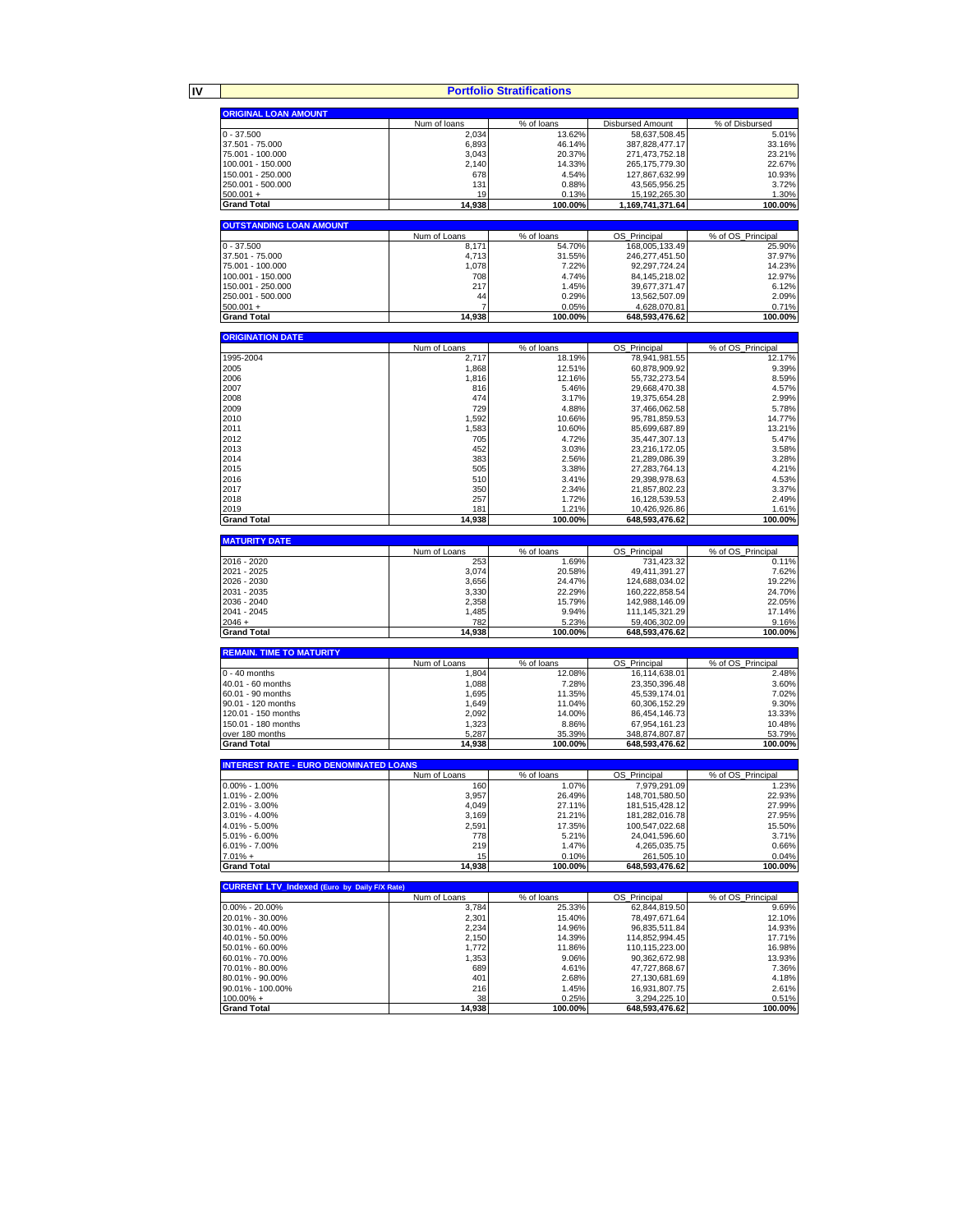| Num of Loans<br>% of loans<br>OS Principal<br>% of OS Principal<br>$0.00\% - 20.00\%$<br>5,061<br>33.88%<br>101,802,927.03<br>15.70%<br>17.60%<br>2,779<br>18.60%<br>114,173,287.29<br>2,653<br>17.76%<br>134,682,937.67<br>20.77%<br>20.01%<br>2,151<br>14.40%<br>129,786,693.12<br>94,500,446.93<br>14.57%<br>1,372<br>9.18%<br>754<br>5.05%<br>58,281,815.04<br>151<br>13,761,627.08<br>1.01%<br>11<br>0.07%<br>930,451.58<br>4<br>0.03%<br>506,874.63<br>0.01%<br>166,416.25<br>100.00%<br>648,593,476.62<br>100.00%<br>14,938<br>Num of Loans<br>% of loans<br>OS_Principal<br>% of OS_Principal<br>503<br>3.37%<br>13,327,709.67<br>1,161<br>7.77%<br>35, 133, 415. 23<br>1,990<br>13.32%<br>72,347,289.64<br>11.15%<br>2,613<br>17.49%<br>16.76%<br>108,685,446.19<br>2,843<br>19.03%<br>134,742,048.36<br>20.77%<br>2,552<br>17.08%<br>123,119,527.54<br>18.98%<br>2,313<br>15.48%<br>111,986,673.11<br>17.27%<br>669<br>4.48%<br>34, 134, 409. 11<br>260<br>1.74%<br>13,814,977.65<br>0.20%<br>34<br>0.23%<br>1,301,980.12<br>14,938<br>100.00%<br>648,593,476.62<br>100.00%<br>% of OS_Principal<br>Num of Loans<br>% of loans<br>OS Principal<br>6,139<br>41.10%<br>296,203,346.53<br>45.67%<br>2,087<br>13.97%<br>84,541,648.49<br>13.03%<br>1,727<br>11.56%<br>62,559,356.50<br>1,025<br>6.86%<br>40,480,884.68<br>1,048<br>7.02%<br>39,227,306.09<br>823<br>5.51%<br>32, 122, 137.30<br>524<br>3.51%<br>25,299,642.31<br>239<br>1.60%<br>10,821,569.12<br>512<br>3.43%<br>19,317,413.17<br>391<br>2.62%<br>15,521,961.43<br>423<br>2.83%<br>22,498,211.00<br>100.00%<br>14,938<br>100.00%<br>648,593,476.62<br>Num of Loans<br>% of loans<br>OS Principal<br>% of OS_Principal<br>4,262,515.90<br>85<br>0.57%<br>215<br>1.44%<br>13,379,415.26<br>252<br>1.69%<br>16,746,176.39<br>907<br>6.07%<br>52,502,499.39<br>1,367<br>9.15%<br>72,320,553.28<br>11.15%<br>489,382,316.40<br>75.45%<br>12,112<br>81.08%<br>14,938<br>100.00%<br>648,593,476.62<br>100.00%<br>% of OS_Principal<br>Num of Loans<br>% of loans<br>OS_Principal<br>13<br>0.09%<br>154,084.58<br>381<br>2.55%<br>7,213,488.40<br>2,363<br>15.82%<br>52,779,181.49<br>19.82%<br>3,870<br>25.91%<br>128,581,613.47<br>3,247<br>21.74%<br>155,530,394.68<br>23.98%<br>3,638<br>24.35%<br>211,814,900.30<br>32.66%<br>702<br>4.70%<br>47,101,768.39<br>7.26%<br>4.85%<br>45,418,045.31<br>724<br>100.00%<br>14,938<br>100.00%<br>648,593,476.62<br>Num of Loans<br>% of loans<br>OS Principal<br>% of OS Principal<br>11,583<br>77.54%<br>474,467,083.68<br>73.15%<br>26.85%<br>3.355<br>22.46%<br>174.126.392.94<br>Hous<br>14,938<br>100.00%<br>648,593,476.62<br>100.00%<br>Num of Loans<br>% of OS_Principal<br>% of loans<br>OS_Principal<br>3,348<br>22.41%<br>149,455,351.54<br>23.04%<br>9,287<br>62.17%<br>421,287,326.61<br>64.95%<br>69,975,093.31<br>2,119<br>14.19%<br>10.79%<br>19<br>0.13%<br>597,927.12<br>122<br>0.82%<br>5,518,121.51<br>0.29%<br>0.27%<br>43<br>1,759,656.53<br>14,938<br>100.00%<br>648,593,476.62<br>100.00%<br>Num of Loans<br>% of loans<br>OS_Principal<br>% of OS_Principal<br>14,896<br>99.72%<br>645,548,421.05<br>99.53%<br>3,045,055.57<br>0.47%<br>42<br>0.28%<br>14,938<br>100.00%<br>648,593,476.62<br>100.00% |
|--------------------------------------------------------------------------------------------------------------------------------------------------------------------------------------------------------------------------------------------------------------------------------------------------------------------------------------------------------------------------------------------------------------------------------------------------------------------------------------------------------------------------------------------------------------------------------------------------------------------------------------------------------------------------------------------------------------------------------------------------------------------------------------------------------------------------------------------------------------------------------------------------------------------------------------------------------------------------------------------------------------------------------------------------------------------------------------------------------------------------------------------------------------------------------------------------------------------------------------------------------------------------------------------------------------------------------------------------------------------------------------------------------------------------------------------------------------------------------------------------------------------------------------------------------------------------------------------------------------------------------------------------------------------------------------------------------------------------------------------------------------------------------------------------------------------------------------------------------------------------------------------------------------------------------------------------------------------------------------------------------------------------------------------------------------------------------------------------------------------------------------------------------------------------------------------------------------------------------------------------------------------------------------------------------------------------------------------------------------------------------------------------------------------------------------------------------------------------------------------------------------------------------------------------------------------------------------------------------------------------------------------------------------------------------------------------------------------------------------------------------------------------------------------------------------------------------------------------------------------------------------------------------------------------------------------------------------------------------------------------------------------------------------------------------------------------------------------------------------------------------------------------------------------------------------------------------------------------------------------|
| 20.01% - 30.00%                                                                                                                                                                                                                                                                                                                                                                                                                                                                                                                                                                                                                                                                                                                                                                                                                                                                                                                                                                                                                                                                                                                                                                                                                                                                                                                                                                                                                                                                                                                                                                                                                                                                                                                                                                                                                                                                                                                                                                                                                                                                                                                                                                                                                                                                                                                                                                                                                                                                                                                                                                                                                                                                                                                                                                                                                                                                                                                                                                                                                                                                                                                                                                                                                            |
| 30.01% - 40.00%<br>40.01% - 50.00%<br>50.01% - 60.00%<br>60.01% - 70.00%<br>70.01% - 80.00%<br>80.01% - 90.00%<br>90.01% - 100.00%<br>$100.00\% +$<br><b>Grand Total</b><br><b>ORIGINAL LTV (Euro by Daily F/X Rate)</b><br>$0.00\% - 20.00\%$<br>20.01% - 30.00%<br>30.01% - 40.00%<br>40.01% - 50.00%<br>50.01% - 60.00%<br>60.01% - 70.00%<br>70.01% - 80.00%<br>80.01% - 90.00%<br>90.01% - 100.00%<br>$100.00\% +$<br><b>Grand Total</b><br><b>LOCATION OF PROPERTY</b><br>Attica<br>Thessaloniki                                                                                                                                                                                                                                                                                                                                                                                                                                                                                                                                                                                                                                                                                                                                                                                                                                                                                                                                                                                                                                                                                                                                                                                                                                                                                                                                                                                                                                                                                                                                                                                                                                                                                                                                                                                                                                                                                                                                                                                                                                                                                                                                                                                                                                                                                                                                                                                                                                                                                                                                                                                                                                                                                                                                     |
|                                                                                                                                                                                                                                                                                                                                                                                                                                                                                                                                                                                                                                                                                                                                                                                                                                                                                                                                                                                                                                                                                                                                                                                                                                                                                                                                                                                                                                                                                                                                                                                                                                                                                                                                                                                                                                                                                                                                                                                                                                                                                                                                                                                                                                                                                                                                                                                                                                                                                                                                                                                                                                                                                                                                                                                                                                                                                                                                                                                                                                                                                                                                                                                                                                            |
|                                                                                                                                                                                                                                                                                                                                                                                                                                                                                                                                                                                                                                                                                                                                                                                                                                                                                                                                                                                                                                                                                                                                                                                                                                                                                                                                                                                                                                                                                                                                                                                                                                                                                                                                                                                                                                                                                                                                                                                                                                                                                                                                                                                                                                                                                                                                                                                                                                                                                                                                                                                                                                                                                                                                                                                                                                                                                                                                                                                                                                                                                                                                                                                                                                            |
|                                                                                                                                                                                                                                                                                                                                                                                                                                                                                                                                                                                                                                                                                                                                                                                                                                                                                                                                                                                                                                                                                                                                                                                                                                                                                                                                                                                                                                                                                                                                                                                                                                                                                                                                                                                                                                                                                                                                                                                                                                                                                                                                                                                                                                                                                                                                                                                                                                                                                                                                                                                                                                                                                                                                                                                                                                                                                                                                                                                                                                                                                                                                                                                                                                            |
|                                                                                                                                                                                                                                                                                                                                                                                                                                                                                                                                                                                                                                                                                                                                                                                                                                                                                                                                                                                                                                                                                                                                                                                                                                                                                                                                                                                                                                                                                                                                                                                                                                                                                                                                                                                                                                                                                                                                                                                                                                                                                                                                                                                                                                                                                                                                                                                                                                                                                                                                                                                                                                                                                                                                                                                                                                                                                                                                                                                                                                                                                                                                                                                                                                            |
|                                                                                                                                                                                                                                                                                                                                                                                                                                                                                                                                                                                                                                                                                                                                                                                                                                                                                                                                                                                                                                                                                                                                                                                                                                                                                                                                                                                                                                                                                                                                                                                                                                                                                                                                                                                                                                                                                                                                                                                                                                                                                                                                                                                                                                                                                                                                                                                                                                                                                                                                                                                                                                                                                                                                                                                                                                                                                                                                                                                                                                                                                                                                                                                                                                            |
|                                                                                                                                                                                                                                                                                                                                                                                                                                                                                                                                                                                                                                                                                                                                                                                                                                                                                                                                                                                                                                                                                                                                                                                                                                                                                                                                                                                                                                                                                                                                                                                                                                                                                                                                                                                                                                                                                                                                                                                                                                                                                                                                                                                                                                                                                                                                                                                                                                                                                                                                                                                                                                                                                                                                                                                                                                                                                                                                                                                                                                                                                                                                                                                                                                            |
|                                                                                                                                                                                                                                                                                                                                                                                                                                                                                                                                                                                                                                                                                                                                                                                                                                                                                                                                                                                                                                                                                                                                                                                                                                                                                                                                                                                                                                                                                                                                                                                                                                                                                                                                                                                                                                                                                                                                                                                                                                                                                                                                                                                                                                                                                                                                                                                                                                                                                                                                                                                                                                                                                                                                                                                                                                                                                                                                                                                                                                                                                                                                                                                                                                            |
|                                                                                                                                                                                                                                                                                                                                                                                                                                                                                                                                                                                                                                                                                                                                                                                                                                                                                                                                                                                                                                                                                                                                                                                                                                                                                                                                                                                                                                                                                                                                                                                                                                                                                                                                                                                                                                                                                                                                                                                                                                                                                                                                                                                                                                                                                                                                                                                                                                                                                                                                                                                                                                                                                                                                                                                                                                                                                                                                                                                                                                                                                                                                                                                                                                            |
|                                                                                                                                                                                                                                                                                                                                                                                                                                                                                                                                                                                                                                                                                                                                                                                                                                                                                                                                                                                                                                                                                                                                                                                                                                                                                                                                                                                                                                                                                                                                                                                                                                                                                                                                                                                                                                                                                                                                                                                                                                                                                                                                                                                                                                                                                                                                                                                                                                                                                                                                                                                                                                                                                                                                                                                                                                                                                                                                                                                                                                                                                                                                                                                                                                            |
|                                                                                                                                                                                                                                                                                                                                                                                                                                                                                                                                                                                                                                                                                                                                                                                                                                                                                                                                                                                                                                                                                                                                                                                                                                                                                                                                                                                                                                                                                                                                                                                                                                                                                                                                                                                                                                                                                                                                                                                                                                                                                                                                                                                                                                                                                                                                                                                                                                                                                                                                                                                                                                                                                                                                                                                                                                                                                                                                                                                                                                                                                                                                                                                                                                            |
|                                                                                                                                                                                                                                                                                                                                                                                                                                                                                                                                                                                                                                                                                                                                                                                                                                                                                                                                                                                                                                                                                                                                                                                                                                                                                                                                                                                                                                                                                                                                                                                                                                                                                                                                                                                                                                                                                                                                                                                                                                                                                                                                                                                                                                                                                                                                                                                                                                                                                                                                                                                                                                                                                                                                                                                                                                                                                                                                                                                                                                                                                                                                                                                                                                            |
|                                                                                                                                                                                                                                                                                                                                                                                                                                                                                                                                                                                                                                                                                                                                                                                                                                                                                                                                                                                                                                                                                                                                                                                                                                                                                                                                                                                                                                                                                                                                                                                                                                                                                                                                                                                                                                                                                                                                                                                                                                                                                                                                                                                                                                                                                                                                                                                                                                                                                                                                                                                                                                                                                                                                                                                                                                                                                                                                                                                                                                                                                                                                                                                                                                            |
|                                                                                                                                                                                                                                                                                                                                                                                                                                                                                                                                                                                                                                                                                                                                                                                                                                                                                                                                                                                                                                                                                                                                                                                                                                                                                                                                                                                                                                                                                                                                                                                                                                                                                                                                                                                                                                                                                                                                                                                                                                                                                                                                                                                                                                                                                                                                                                                                                                                                                                                                                                                                                                                                                                                                                                                                                                                                                                                                                                                                                                                                                                                                                                                                                                            |
|                                                                                                                                                                                                                                                                                                                                                                                                                                                                                                                                                                                                                                                                                                                                                                                                                                                                                                                                                                                                                                                                                                                                                                                                                                                                                                                                                                                                                                                                                                                                                                                                                                                                                                                                                                                                                                                                                                                                                                                                                                                                                                                                                                                                                                                                                                                                                                                                                                                                                                                                                                                                                                                                                                                                                                                                                                                                                                                                                                                                                                                                                                                                                                                                                                            |
|                                                                                                                                                                                                                                                                                                                                                                                                                                                                                                                                                                                                                                                                                                                                                                                                                                                                                                                                                                                                                                                                                                                                                                                                                                                                                                                                                                                                                                                                                                                                                                                                                                                                                                                                                                                                                                                                                                                                                                                                                                                                                                                                                                                                                                                                                                                                                                                                                                                                                                                                                                                                                                                                                                                                                                                                                                                                                                                                                                                                                                                                                                                                                                                                                                            |
|                                                                                                                                                                                                                                                                                                                                                                                                                                                                                                                                                                                                                                                                                                                                                                                                                                                                                                                                                                                                                                                                                                                                                                                                                                                                                                                                                                                                                                                                                                                                                                                                                                                                                                                                                                                                                                                                                                                                                                                                                                                                                                                                                                                                                                                                                                                                                                                                                                                                                                                                                                                                                                                                                                                                                                                                                                                                                                                                                                                                                                                                                                                                                                                                                                            |
|                                                                                                                                                                                                                                                                                                                                                                                                                                                                                                                                                                                                                                                                                                                                                                                                                                                                                                                                                                                                                                                                                                                                                                                                                                                                                                                                                                                                                                                                                                                                                                                                                                                                                                                                                                                                                                                                                                                                                                                                                                                                                                                                                                                                                                                                                                                                                                                                                                                                                                                                                                                                                                                                                                                                                                                                                                                                                                                                                                                                                                                                                                                                                                                                                                            |
|                                                                                                                                                                                                                                                                                                                                                                                                                                                                                                                                                                                                                                                                                                                                                                                                                                                                                                                                                                                                                                                                                                                                                                                                                                                                                                                                                                                                                                                                                                                                                                                                                                                                                                                                                                                                                                                                                                                                                                                                                                                                                                                                                                                                                                                                                                                                                                                                                                                                                                                                                                                                                                                                                                                                                                                                                                                                                                                                                                                                                                                                                                                                                                                                                                            |
|                                                                                                                                                                                                                                                                                                                                                                                                                                                                                                                                                                                                                                                                                                                                                                                                                                                                                                                                                                                                                                                                                                                                                                                                                                                                                                                                                                                                                                                                                                                                                                                                                                                                                                                                                                                                                                                                                                                                                                                                                                                                                                                                                                                                                                                                                                                                                                                                                                                                                                                                                                                                                                                                                                                                                                                                                                                                                                                                                                                                                                                                                                                                                                                                                                            |
|                                                                                                                                                                                                                                                                                                                                                                                                                                                                                                                                                                                                                                                                                                                                                                                                                                                                                                                                                                                                                                                                                                                                                                                                                                                                                                                                                                                                                                                                                                                                                                                                                                                                                                                                                                                                                                                                                                                                                                                                                                                                                                                                                                                                                                                                                                                                                                                                                                                                                                                                                                                                                                                                                                                                                                                                                                                                                                                                                                                                                                                                                                                                                                                                                                            |
|                                                                                                                                                                                                                                                                                                                                                                                                                                                                                                                                                                                                                                                                                                                                                                                                                                                                                                                                                                                                                                                                                                                                                                                                                                                                                                                                                                                                                                                                                                                                                                                                                                                                                                                                                                                                                                                                                                                                                                                                                                                                                                                                                                                                                                                                                                                                                                                                                                                                                                                                                                                                                                                                                                                                                                                                                                                                                                                                                                                                                                                                                                                                                                                                                                            |
|                                                                                                                                                                                                                                                                                                                                                                                                                                                                                                                                                                                                                                                                                                                                                                                                                                                                                                                                                                                                                                                                                                                                                                                                                                                                                                                                                                                                                                                                                                                                                                                                                                                                                                                                                                                                                                                                                                                                                                                                                                                                                                                                                                                                                                                                                                                                                                                                                                                                                                                                                                                                                                                                                                                                                                                                                                                                                                                                                                                                                                                                                                                                                                                                                                            |
|                                                                                                                                                                                                                                                                                                                                                                                                                                                                                                                                                                                                                                                                                                                                                                                                                                                                                                                                                                                                                                                                                                                                                                                                                                                                                                                                                                                                                                                                                                                                                                                                                                                                                                                                                                                                                                                                                                                                                                                                                                                                                                                                                                                                                                                                                                                                                                                                                                                                                                                                                                                                                                                                                                                                                                                                                                                                                                                                                                                                                                                                                                                                                                                                                                            |
| Macedonia<br>Peloponnese<br>Thessaly<br>Sterea Ellada<br>Creta Island<br>Ionian Islands<br>Thrace<br>Epirus<br>Aegean Islands<br><b>Grand Total</b><br><b>SEASONING</b><br>0 - 12<br>12 - 24<br>24 - 36<br>36 - 60<br>60 - 96<br>over 96<br><b>Grand Total</b><br><b>LEGAL LOAN TERM</b><br>$0 - 5$ years<br>5 - 10 years<br>10 - 15 years<br>15 - 20 years<br>20 - 25 years<br>25 - 30 years<br>30 - 35 years<br>$35$ years $+$<br><b>Grand Total</b><br><b>REAL ESTATE TYPE</b><br>Flats<br><b>Grand Total</b><br><b>LOAN PURPOSE</b><br>Construction<br>Purchase<br>Repair<br>Construction (re-mortgage)<br>Purchase (re-mortgage)<br>Repair (re-mortgage)<br>Grand Total<br><b>INTEREST PAYMENT FREQUENCY</b><br>FA<br>Balloon<br><b>Grand Total</b>                                                                                                                                                                                                                                                                                                                                                                                                                                                                                                                                                                                                                                                                                                                                                                                                                                                                                                                                                                                                                                                                                                                                                                                                                                                                                                                                                                                                                                                                                                                                                                                                                                                                                                                                                                                                                                                                                                                                                                                                                                                                                                                                                                                                                                                                                                                                                                                                                                                                                   |
|                                                                                                                                                                                                                                                                                                                                                                                                                                                                                                                                                                                                                                                                                                                                                                                                                                                                                                                                                                                                                                                                                                                                                                                                                                                                                                                                                                                                                                                                                                                                                                                                                                                                                                                                                                                                                                                                                                                                                                                                                                                                                                                                                                                                                                                                                                                                                                                                                                                                                                                                                                                                                                                                                                                                                                                                                                                                                                                                                                                                                                                                                                                                                                                                                                            |
|                                                                                                                                                                                                                                                                                                                                                                                                                                                                                                                                                                                                                                                                                                                                                                                                                                                                                                                                                                                                                                                                                                                                                                                                                                                                                                                                                                                                                                                                                                                                                                                                                                                                                                                                                                                                                                                                                                                                                                                                                                                                                                                                                                                                                                                                                                                                                                                                                                                                                                                                                                                                                                                                                                                                                                                                                                                                                                                                                                                                                                                                                                                                                                                                                                            |
|                                                                                                                                                                                                                                                                                                                                                                                                                                                                                                                                                                                                                                                                                                                                                                                                                                                                                                                                                                                                                                                                                                                                                                                                                                                                                                                                                                                                                                                                                                                                                                                                                                                                                                                                                                                                                                                                                                                                                                                                                                                                                                                                                                                                                                                                                                                                                                                                                                                                                                                                                                                                                                                                                                                                                                                                                                                                                                                                                                                                                                                                                                                                                                                                                                            |
|                                                                                                                                                                                                                                                                                                                                                                                                                                                                                                                                                                                                                                                                                                                                                                                                                                                                                                                                                                                                                                                                                                                                                                                                                                                                                                                                                                                                                                                                                                                                                                                                                                                                                                                                                                                                                                                                                                                                                                                                                                                                                                                                                                                                                                                                                                                                                                                                                                                                                                                                                                                                                                                                                                                                                                                                                                                                                                                                                                                                                                                                                                                                                                                                                                            |
|                                                                                                                                                                                                                                                                                                                                                                                                                                                                                                                                                                                                                                                                                                                                                                                                                                                                                                                                                                                                                                                                                                                                                                                                                                                                                                                                                                                                                                                                                                                                                                                                                                                                                                                                                                                                                                                                                                                                                                                                                                                                                                                                                                                                                                                                                                                                                                                                                                                                                                                                                                                                                                                                                                                                                                                                                                                                                                                                                                                                                                                                                                                                                                                                                                            |
|                                                                                                                                                                                                                                                                                                                                                                                                                                                                                                                                                                                                                                                                                                                                                                                                                                                                                                                                                                                                                                                                                                                                                                                                                                                                                                                                                                                                                                                                                                                                                                                                                                                                                                                                                                                                                                                                                                                                                                                                                                                                                                                                                                                                                                                                                                                                                                                                                                                                                                                                                                                                                                                                                                                                                                                                                                                                                                                                                                                                                                                                                                                                                                                                                                            |
|                                                                                                                                                                                                                                                                                                                                                                                                                                                                                                                                                                                                                                                                                                                                                                                                                                                                                                                                                                                                                                                                                                                                                                                                                                                                                                                                                                                                                                                                                                                                                                                                                                                                                                                                                                                                                                                                                                                                                                                                                                                                                                                                                                                                                                                                                                                                                                                                                                                                                                                                                                                                                                                                                                                                                                                                                                                                                                                                                                                                                                                                                                                                                                                                                                            |
|                                                                                                                                                                                                                                                                                                                                                                                                                                                                                                                                                                                                                                                                                                                                                                                                                                                                                                                                                                                                                                                                                                                                                                                                                                                                                                                                                                                                                                                                                                                                                                                                                                                                                                                                                                                                                                                                                                                                                                                                                                                                                                                                                                                                                                                                                                                                                                                                                                                                                                                                                                                                                                                                                                                                                                                                                                                                                                                                                                                                                                                                                                                                                                                                                                            |
|                                                                                                                                                                                                                                                                                                                                                                                                                                                                                                                                                                                                                                                                                                                                                                                                                                                                                                                                                                                                                                                                                                                                                                                                                                                                                                                                                                                                                                                                                                                                                                                                                                                                                                                                                                                                                                                                                                                                                                                                                                                                                                                                                                                                                                                                                                                                                                                                                                                                                                                                                                                                                                                                                                                                                                                                                                                                                                                                                                                                                                                                                                                                                                                                                                            |
|                                                                                                                                                                                                                                                                                                                                                                                                                                                                                                                                                                                                                                                                                                                                                                                                                                                                                                                                                                                                                                                                                                                                                                                                                                                                                                                                                                                                                                                                                                                                                                                                                                                                                                                                                                                                                                                                                                                                                                                                                                                                                                                                                                                                                                                                                                                                                                                                                                                                                                                                                                                                                                                                                                                                                                                                                                                                                                                                                                                                                                                                                                                                                                                                                                            |
|                                                                                                                                                                                                                                                                                                                                                                                                                                                                                                                                                                                                                                                                                                                                                                                                                                                                                                                                                                                                                                                                                                                                                                                                                                                                                                                                                                                                                                                                                                                                                                                                                                                                                                                                                                                                                                                                                                                                                                                                                                                                                                                                                                                                                                                                                                                                                                                                                                                                                                                                                                                                                                                                                                                                                                                                                                                                                                                                                                                                                                                                                                                                                                                                                                            |
|                                                                                                                                                                                                                                                                                                                                                                                                                                                                                                                                                                                                                                                                                                                                                                                                                                                                                                                                                                                                                                                                                                                                                                                                                                                                                                                                                                                                                                                                                                                                                                                                                                                                                                                                                                                                                                                                                                                                                                                                                                                                                                                                                                                                                                                                                                                                                                                                                                                                                                                                                                                                                                                                                                                                                                                                                                                                                                                                                                                                                                                                                                                                                                                                                                            |
|                                                                                                                                                                                                                                                                                                                                                                                                                                                                                                                                                                                                                                                                                                                                                                                                                                                                                                                                                                                                                                                                                                                                                                                                                                                                                                                                                                                                                                                                                                                                                                                                                                                                                                                                                                                                                                                                                                                                                                                                                                                                                                                                                                                                                                                                                                                                                                                                                                                                                                                                                                                                                                                                                                                                                                                                                                                                                                                                                                                                                                                                                                                                                                                                                                            |
|                                                                                                                                                                                                                                                                                                                                                                                                                                                                                                                                                                                                                                                                                                                                                                                                                                                                                                                                                                                                                                                                                                                                                                                                                                                                                                                                                                                                                                                                                                                                                                                                                                                                                                                                                                                                                                                                                                                                                                                                                                                                                                                                                                                                                                                                                                                                                                                                                                                                                                                                                                                                                                                                                                                                                                                                                                                                                                                                                                                                                                                                                                                                                                                                                                            |
|                                                                                                                                                                                                                                                                                                                                                                                                                                                                                                                                                                                                                                                                                                                                                                                                                                                                                                                                                                                                                                                                                                                                                                                                                                                                                                                                                                                                                                                                                                                                                                                                                                                                                                                                                                                                                                                                                                                                                                                                                                                                                                                                                                                                                                                                                                                                                                                                                                                                                                                                                                                                                                                                                                                                                                                                                                                                                                                                                                                                                                                                                                                                                                                                                                            |
|                                                                                                                                                                                                                                                                                                                                                                                                                                                                                                                                                                                                                                                                                                                                                                                                                                                                                                                                                                                                                                                                                                                                                                                                                                                                                                                                                                                                                                                                                                                                                                                                                                                                                                                                                                                                                                                                                                                                                                                                                                                                                                                                                                                                                                                                                                                                                                                                                                                                                                                                                                                                                                                                                                                                                                                                                                                                                                                                                                                                                                                                                                                                                                                                                                            |
|                                                                                                                                                                                                                                                                                                                                                                                                                                                                                                                                                                                                                                                                                                                                                                                                                                                                                                                                                                                                                                                                                                                                                                                                                                                                                                                                                                                                                                                                                                                                                                                                                                                                                                                                                                                                                                                                                                                                                                                                                                                                                                                                                                                                                                                                                                                                                                                                                                                                                                                                                                                                                                                                                                                                                                                                                                                                                                                                                                                                                                                                                                                                                                                                                                            |
|                                                                                                                                                                                                                                                                                                                                                                                                                                                                                                                                                                                                                                                                                                                                                                                                                                                                                                                                                                                                                                                                                                                                                                                                                                                                                                                                                                                                                                                                                                                                                                                                                                                                                                                                                                                                                                                                                                                                                                                                                                                                                                                                                                                                                                                                                                                                                                                                                                                                                                                                                                                                                                                                                                                                                                                                                                                                                                                                                                                                                                                                                                                                                                                                                                            |
|                                                                                                                                                                                                                                                                                                                                                                                                                                                                                                                                                                                                                                                                                                                                                                                                                                                                                                                                                                                                                                                                                                                                                                                                                                                                                                                                                                                                                                                                                                                                                                                                                                                                                                                                                                                                                                                                                                                                                                                                                                                                                                                                                                                                                                                                                                                                                                                                                                                                                                                                                                                                                                                                                                                                                                                                                                                                                                                                                                                                                                                                                                                                                                                                                                            |
|                                                                                                                                                                                                                                                                                                                                                                                                                                                                                                                                                                                                                                                                                                                                                                                                                                                                                                                                                                                                                                                                                                                                                                                                                                                                                                                                                                                                                                                                                                                                                                                                                                                                                                                                                                                                                                                                                                                                                                                                                                                                                                                                                                                                                                                                                                                                                                                                                                                                                                                                                                                                                                                                                                                                                                                                                                                                                                                                                                                                                                                                                                                                                                                                                                            |
|                                                                                                                                                                                                                                                                                                                                                                                                                                                                                                                                                                                                                                                                                                                                                                                                                                                                                                                                                                                                                                                                                                                                                                                                                                                                                                                                                                                                                                                                                                                                                                                                                                                                                                                                                                                                                                                                                                                                                                                                                                                                                                                                                                                                                                                                                                                                                                                                                                                                                                                                                                                                                                                                                                                                                                                                                                                                                                                                                                                                                                                                                                                                                                                                                                            |
|                                                                                                                                                                                                                                                                                                                                                                                                                                                                                                                                                                                                                                                                                                                                                                                                                                                                                                                                                                                                                                                                                                                                                                                                                                                                                                                                                                                                                                                                                                                                                                                                                                                                                                                                                                                                                                                                                                                                                                                                                                                                                                                                                                                                                                                                                                                                                                                                                                                                                                                                                                                                                                                                                                                                                                                                                                                                                                                                                                                                                                                                                                                                                                                                                                            |
|                                                                                                                                                                                                                                                                                                                                                                                                                                                                                                                                                                                                                                                                                                                                                                                                                                                                                                                                                                                                                                                                                                                                                                                                                                                                                                                                                                                                                                                                                                                                                                                                                                                                                                                                                                                                                                                                                                                                                                                                                                                                                                                                                                                                                                                                                                                                                                                                                                                                                                                                                                                                                                                                                                                                                                                                                                                                                                                                                                                                                                                                                                                                                                                                                                            |
|                                                                                                                                                                                                                                                                                                                                                                                                                                                                                                                                                                                                                                                                                                                                                                                                                                                                                                                                                                                                                                                                                                                                                                                                                                                                                                                                                                                                                                                                                                                                                                                                                                                                                                                                                                                                                                                                                                                                                                                                                                                                                                                                                                                                                                                                                                                                                                                                                                                                                                                                                                                                                                                                                                                                                                                                                                                                                                                                                                                                                                                                                                                                                                                                                                            |
|                                                                                                                                                                                                                                                                                                                                                                                                                                                                                                                                                                                                                                                                                                                                                                                                                                                                                                                                                                                                                                                                                                                                                                                                                                                                                                                                                                                                                                                                                                                                                                                                                                                                                                                                                                                                                                                                                                                                                                                                                                                                                                                                                                                                                                                                                                                                                                                                                                                                                                                                                                                                                                                                                                                                                                                                                                                                                                                                                                                                                                                                                                                                                                                                                                            |
|                                                                                                                                                                                                                                                                                                                                                                                                                                                                                                                                                                                                                                                                                                                                                                                                                                                                                                                                                                                                                                                                                                                                                                                                                                                                                                                                                                                                                                                                                                                                                                                                                                                                                                                                                                                                                                                                                                                                                                                                                                                                                                                                                                                                                                                                                                                                                                                                                                                                                                                                                                                                                                                                                                                                                                                                                                                                                                                                                                                                                                                                                                                                                                                                                                            |
|                                                                                                                                                                                                                                                                                                                                                                                                                                                                                                                                                                                                                                                                                                                                                                                                                                                                                                                                                                                                                                                                                                                                                                                                                                                                                                                                                                                                                                                                                                                                                                                                                                                                                                                                                                                                                                                                                                                                                                                                                                                                                                                                                                                                                                                                                                                                                                                                                                                                                                                                                                                                                                                                                                                                                                                                                                                                                                                                                                                                                                                                                                                                                                                                                                            |
|                                                                                                                                                                                                                                                                                                                                                                                                                                                                                                                                                                                                                                                                                                                                                                                                                                                                                                                                                                                                                                                                                                                                                                                                                                                                                                                                                                                                                                                                                                                                                                                                                                                                                                                                                                                                                                                                                                                                                                                                                                                                                                                                                                                                                                                                                                                                                                                                                                                                                                                                                                                                                                                                                                                                                                                                                                                                                                                                                                                                                                                                                                                                                                                                                                            |
|                                                                                                                                                                                                                                                                                                                                                                                                                                                                                                                                                                                                                                                                                                                                                                                                                                                                                                                                                                                                                                                                                                                                                                                                                                                                                                                                                                                                                                                                                                                                                                                                                                                                                                                                                                                                                                                                                                                                                                                                                                                                                                                                                                                                                                                                                                                                                                                                                                                                                                                                                                                                                                                                                                                                                                                                                                                                                                                                                                                                                                                                                                                                                                                                                                            |
|                                                                                                                                                                                                                                                                                                                                                                                                                                                                                                                                                                                                                                                                                                                                                                                                                                                                                                                                                                                                                                                                                                                                                                                                                                                                                                                                                                                                                                                                                                                                                                                                                                                                                                                                                                                                                                                                                                                                                                                                                                                                                                                                                                                                                                                                                                                                                                                                                                                                                                                                                                                                                                                                                                                                                                                                                                                                                                                                                                                                                                                                                                                                                                                                                                            |
|                                                                                                                                                                                                                                                                                                                                                                                                                                                                                                                                                                                                                                                                                                                                                                                                                                                                                                                                                                                                                                                                                                                                                                                                                                                                                                                                                                                                                                                                                                                                                                                                                                                                                                                                                                                                                                                                                                                                                                                                                                                                                                                                                                                                                                                                                                                                                                                                                                                                                                                                                                                                                                                                                                                                                                                                                                                                                                                                                                                                                                                                                                                                                                                                                                            |
|                                                                                                                                                                                                                                                                                                                                                                                                                                                                                                                                                                                                                                                                                                                                                                                                                                                                                                                                                                                                                                                                                                                                                                                                                                                                                                                                                                                                                                                                                                                                                                                                                                                                                                                                                                                                                                                                                                                                                                                                                                                                                                                                                                                                                                                                                                                                                                                                                                                                                                                                                                                                                                                                                                                                                                                                                                                                                                                                                                                                                                                                                                                                                                                                                                            |
|                                                                                                                                                                                                                                                                                                                                                                                                                                                                                                                                                                                                                                                                                                                                                                                                                                                                                                                                                                                                                                                                                                                                                                                                                                                                                                                                                                                                                                                                                                                                                                                                                                                                                                                                                                                                                                                                                                                                                                                                                                                                                                                                                                                                                                                                                                                                                                                                                                                                                                                                                                                                                                                                                                                                                                                                                                                                                                                                                                                                                                                                                                                                                                                                                                            |
|                                                                                                                                                                                                                                                                                                                                                                                                                                                                                                                                                                                                                                                                                                                                                                                                                                                                                                                                                                                                                                                                                                                                                                                                                                                                                                                                                                                                                                                                                                                                                                                                                                                                                                                                                                                                                                                                                                                                                                                                                                                                                                                                                                                                                                                                                                                                                                                                                                                                                                                                                                                                                                                                                                                                                                                                                                                                                                                                                                                                                                                                                                                                                                                                                                            |
|                                                                                                                                                                                                                                                                                                                                                                                                                                                                                                                                                                                                                                                                                                                                                                                                                                                                                                                                                                                                                                                                                                                                                                                                                                                                                                                                                                                                                                                                                                                                                                                                                                                                                                                                                                                                                                                                                                                                                                                                                                                                                                                                                                                                                                                                                                                                                                                                                                                                                                                                                                                                                                                                                                                                                                                                                                                                                                                                                                                                                                                                                                                                                                                                                                            |
|                                                                                                                                                                                                                                                                                                                                                                                                                                                                                                                                                                                                                                                                                                                                                                                                                                                                                                                                                                                                                                                                                                                                                                                                                                                                                                                                                                                                                                                                                                                                                                                                                                                                                                                                                                                                                                                                                                                                                                                                                                                                                                                                                                                                                                                                                                                                                                                                                                                                                                                                                                                                                                                                                                                                                                                                                                                                                                                                                                                                                                                                                                                                                                                                                                            |
|                                                                                                                                                                                                                                                                                                                                                                                                                                                                                                                                                                                                                                                                                                                                                                                                                                                                                                                                                                                                                                                                                                                                                                                                                                                                                                                                                                                                                                                                                                                                                                                                                                                                                                                                                                                                                                                                                                                                                                                                                                                                                                                                                                                                                                                                                                                                                                                                                                                                                                                                                                                                                                                                                                                                                                                                                                                                                                                                                                                                                                                                                                                                                                                                                                            |
|                                                                                                                                                                                                                                                                                                                                                                                                                                                                                                                                                                                                                                                                                                                                                                                                                                                                                                                                                                                                                                                                                                                                                                                                                                                                                                                                                                                                                                                                                                                                                                                                                                                                                                                                                                                                                                                                                                                                                                                                                                                                                                                                                                                                                                                                                                                                                                                                                                                                                                                                                                                                                                                                                                                                                                                                                                                                                                                                                                                                                                                                                                                                                                                                                                            |
|                                                                                                                                                                                                                                                                                                                                                                                                                                                                                                                                                                                                                                                                                                                                                                                                                                                                                                                                                                                                                                                                                                                                                                                                                                                                                                                                                                                                                                                                                                                                                                                                                                                                                                                                                                                                                                                                                                                                                                                                                                                                                                                                                                                                                                                                                                                                                                                                                                                                                                                                                                                                                                                                                                                                                                                                                                                                                                                                                                                                                                                                                                                                                                                                                                            |
|                                                                                                                                                                                                                                                                                                                                                                                                                                                                                                                                                                                                                                                                                                                                                                                                                                                                                                                                                                                                                                                                                                                                                                                                                                                                                                                                                                                                                                                                                                                                                                                                                                                                                                                                                                                                                                                                                                                                                                                                                                                                                                                                                                                                                                                                                                                                                                                                                                                                                                                                                                                                                                                                                                                                                                                                                                                                                                                                                                                                                                                                                                                                                                                                                                            |
|                                                                                                                                                                                                                                                                                                                                                                                                                                                                                                                                                                                                                                                                                                                                                                                                                                                                                                                                                                                                                                                                                                                                                                                                                                                                                                                                                                                                                                                                                                                                                                                                                                                                                                                                                                                                                                                                                                                                                                                                                                                                                                                                                                                                                                                                                                                                                                                                                                                                                                                                                                                                                                                                                                                                                                                                                                                                                                                                                                                                                                                                                                                                                                                                                                            |
|                                                                                                                                                                                                                                                                                                                                                                                                                                                                                                                                                                                                                                                                                                                                                                                                                                                                                                                                                                                                                                                                                                                                                                                                                                                                                                                                                                                                                                                                                                                                                                                                                                                                                                                                                                                                                                                                                                                                                                                                                                                                                                                                                                                                                                                                                                                                                                                                                                                                                                                                                                                                                                                                                                                                                                                                                                                                                                                                                                                                                                                                                                                                                                                                                                            |
|                                                                                                                                                                                                                                                                                                                                                                                                                                                                                                                                                                                                                                                                                                                                                                                                                                                                                                                                                                                                                                                                                                                                                                                                                                                                                                                                                                                                                                                                                                                                                                                                                                                                                                                                                                                                                                                                                                                                                                                                                                                                                                                                                                                                                                                                                                                                                                                                                                                                                                                                                                                                                                                                                                                                                                                                                                                                                                                                                                                                                                                                                                                                                                                                                                            |
|                                                                                                                                                                                                                                                                                                                                                                                                                                                                                                                                                                                                                                                                                                                                                                                                                                                                                                                                                                                                                                                                                                                                                                                                                                                                                                                                                                                                                                                                                                                                                                                                                                                                                                                                                                                                                                                                                                                                                                                                                                                                                                                                                                                                                                                                                                                                                                                                                                                                                                                                                                                                                                                                                                                                                                                                                                                                                                                                                                                                                                                                                                                                                                                                                                            |
|                                                                                                                                                                                                                                                                                                                                                                                                                                                                                                                                                                                                                                                                                                                                                                                                                                                                                                                                                                                                                                                                                                                                                                                                                                                                                                                                                                                                                                                                                                                                                                                                                                                                                                                                                                                                                                                                                                                                                                                                                                                                                                                                                                                                                                                                                                                                                                                                                                                                                                                                                                                                                                                                                                                                                                                                                                                                                                                                                                                                                                                                                                                                                                                                                                            |
|                                                                                                                                                                                                                                                                                                                                                                                                                                                                                                                                                                                                                                                                                                                                                                                                                                                                                                                                                                                                                                                                                                                                                                                                                                                                                                                                                                                                                                                                                                                                                                                                                                                                                                                                                                                                                                                                                                                                                                                                                                                                                                                                                                                                                                                                                                                                                                                                                                                                                                                                                                                                                                                                                                                                                                                                                                                                                                                                                                                                                                                                                                                                                                                                                                            |
| <b>INTEREST RATE TYPE</b>                                                                                                                                                                                                                                                                                                                                                                                                                                                                                                                                                                                                                                                                                                                                                                                                                                                                                                                                                                                                                                                                                                                                                                                                                                                                                                                                                                                                                                                                                                                                                                                                                                                                                                                                                                                                                                                                                                                                                                                                                                                                                                                                                                                                                                                                                                                                                                                                                                                                                                                                                                                                                                                                                                                                                                                                                                                                                                                                                                                                                                                                                                                                                                                                                  |
| Num of Loans<br>% of OS Principal<br>% of loans<br>OS.<br>Principal                                                                                                                                                                                                                                                                                                                                                                                                                                                                                                                                                                                                                                                                                                                                                                                                                                                                                                                                                                                                                                                                                                                                                                                                                                                                                                                                                                                                                                                                                                                                                                                                                                                                                                                                                                                                                                                                                                                                                                                                                                                                                                                                                                                                                                                                                                                                                                                                                                                                                                                                                                                                                                                                                                                                                                                                                                                                                                                                                                                                                                                                                                                                                                        |
| Floating<br>631,073,578.20<br>97.30%<br>14,427<br>96.58%                                                                                                                                                                                                                                                                                                                                                                                                                                                                                                                                                                                                                                                                                                                                                                                                                                                                                                                                                                                                                                                                                                                                                                                                                                                                                                                                                                                                                                                                                                                                                                                                                                                                                                                                                                                                                                                                                                                                                                                                                                                                                                                                                                                                                                                                                                                                                                                                                                                                                                                                                                                                                                                                                                                                                                                                                                                                                                                                                                                                                                                                                                                                                                                   |
| <b>Fixed Converting to Floating</b><br>384<br>15,759,588.89<br>2.57%                                                                                                                                                                                                                                                                                                                                                                                                                                                                                                                                                                                                                                                                                                                                                                                                                                                                                                                                                                                                                                                                                                                                                                                                                                                                                                                                                                                                                                                                                                                                                                                                                                                                                                                                                                                                                                                                                                                                                                                                                                                                                                                                                                                                                                                                                                                                                                                                                                                                                                                                                                                                                                                                                                                                                                                                                                                                                                                                                                                                                                                                                                                                                                       |
|                                                                                                                                                                                                                                                                                                                                                                                                                                                                                                                                                                                                                                                                                                                                                                                                                                                                                                                                                                                                                                                                                                                                                                                                                                                                                                                                                                                                                                                                                                                                                                                                                                                                                                                                                                                                                                                                                                                                                                                                                                                                                                                                                                                                                                                                                                                                                                                                                                                                                                                                                                                                                                                                                                                                                                                                                                                                                                                                                                                                                                                                                                                                                                                                                                            |
| <b>Fixed to Maturity</b><br>127<br>0.27%<br>0.85%<br>1,760,309.53<br><b>Grand Total</b><br>14,938<br>100.00%<br>648,593,476.62<br>100.00%                                                                                                                                                                                                                                                                                                                                                                                                                                                                                                                                                                                                                                                                                                                                                                                                                                                                                                                                                                                                                                                                                                                                                                                                                                                                                                                                                                                                                                                                                                                                                                                                                                                                                                                                                                                                                                                                                                                                                                                                                                                                                                                                                                                                                                                                                                                                                                                                                                                                                                                                                                                                                                                                                                                                                                                                                                                                                                                                                                                                                                                                                                  |

Fixed rate assets *2.70%* Asset WAL (in years) *6.69*